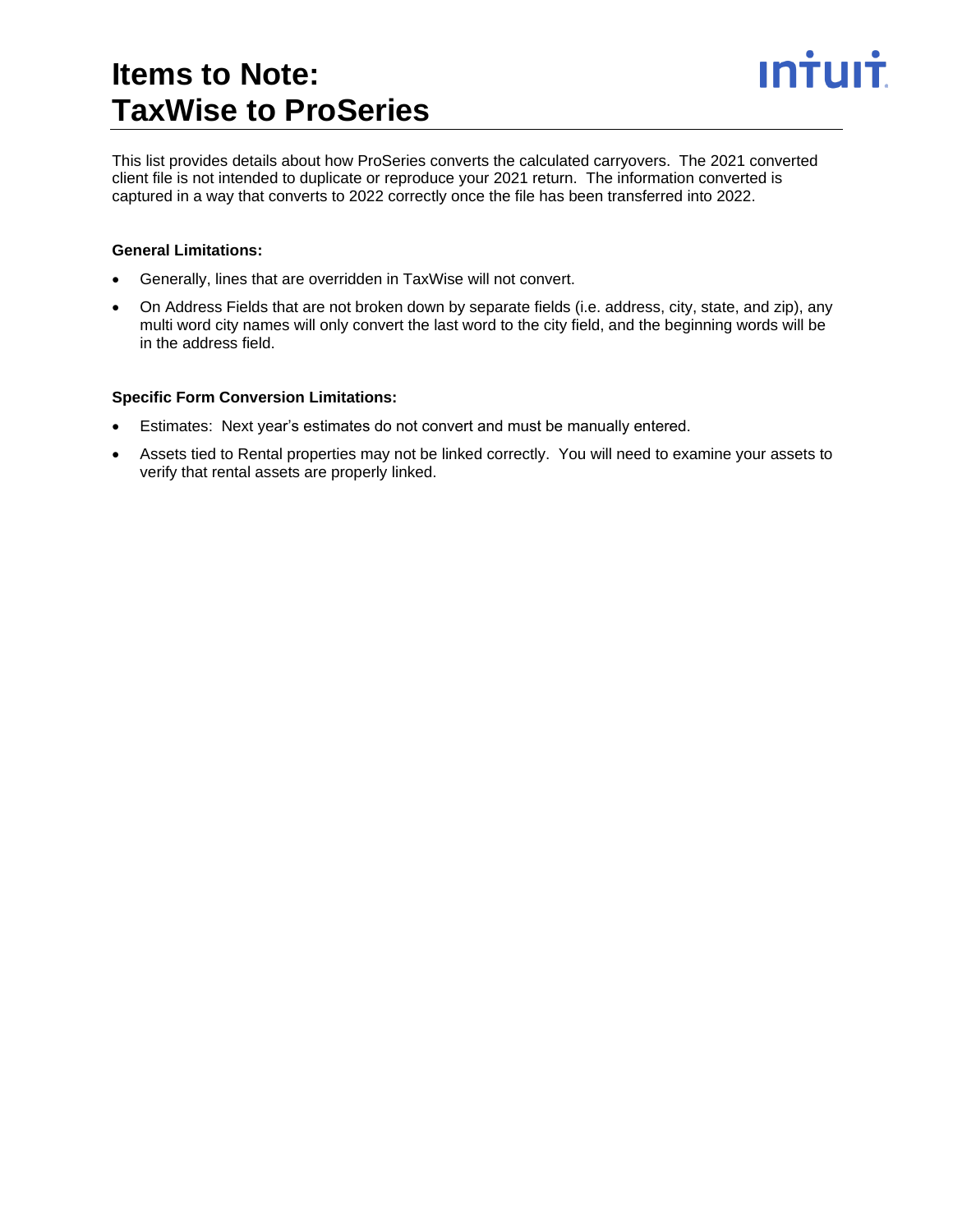<u>ıntuıt</u>

#### **Client Information**

Filing Status Year Spouse Died, if Qualifying Widow(er) Live with Spouse Taxpayer/Spouse Information Address Taxpayer/Spouse Contact Information

#### **Dependent Information**

Dependent Information Relationship Months Lived at Home Type of Dependent Earned Income Credit

#### **Miscellaneous Information**

Presidential Campaign: Self, Spouse, Both, Neither Allow Preparer / IRS Discussion Designee's Name//Phone/PIN Direct Deposit of Federal Refund Electronic Payment of Balance Due Depositor Type/Account/Routing Transit Number

#### **Current Year Estimated Tax Payments**

Overpayment Applied From Prior Year

#### **Next Year Estimates (1040 ES)**

Apply Overpayment to Next Year

#### **Penalties & Interest**

Prior Year AGI & Tax Liability

#### **Wages, Salaries, Tips**

Employer: Name, ID, Address Spouse W-2 Wages Federal Income Tax Withheld Social Security Wages Social Security, Medicare Tax Withheld Medicare Wages & Tips State Income Tax Withheld Local Income Tax Withheld Employee: Name & Address Employer's State ID Number State Wages & Income Tax Local Wages, Income Tax, Locality Name

#### **Interest Income**

Seller Financed Mortgage - Name of Payer, SSN, Address Name of Payer Interest Income – Banks, Savings & Loans, etc.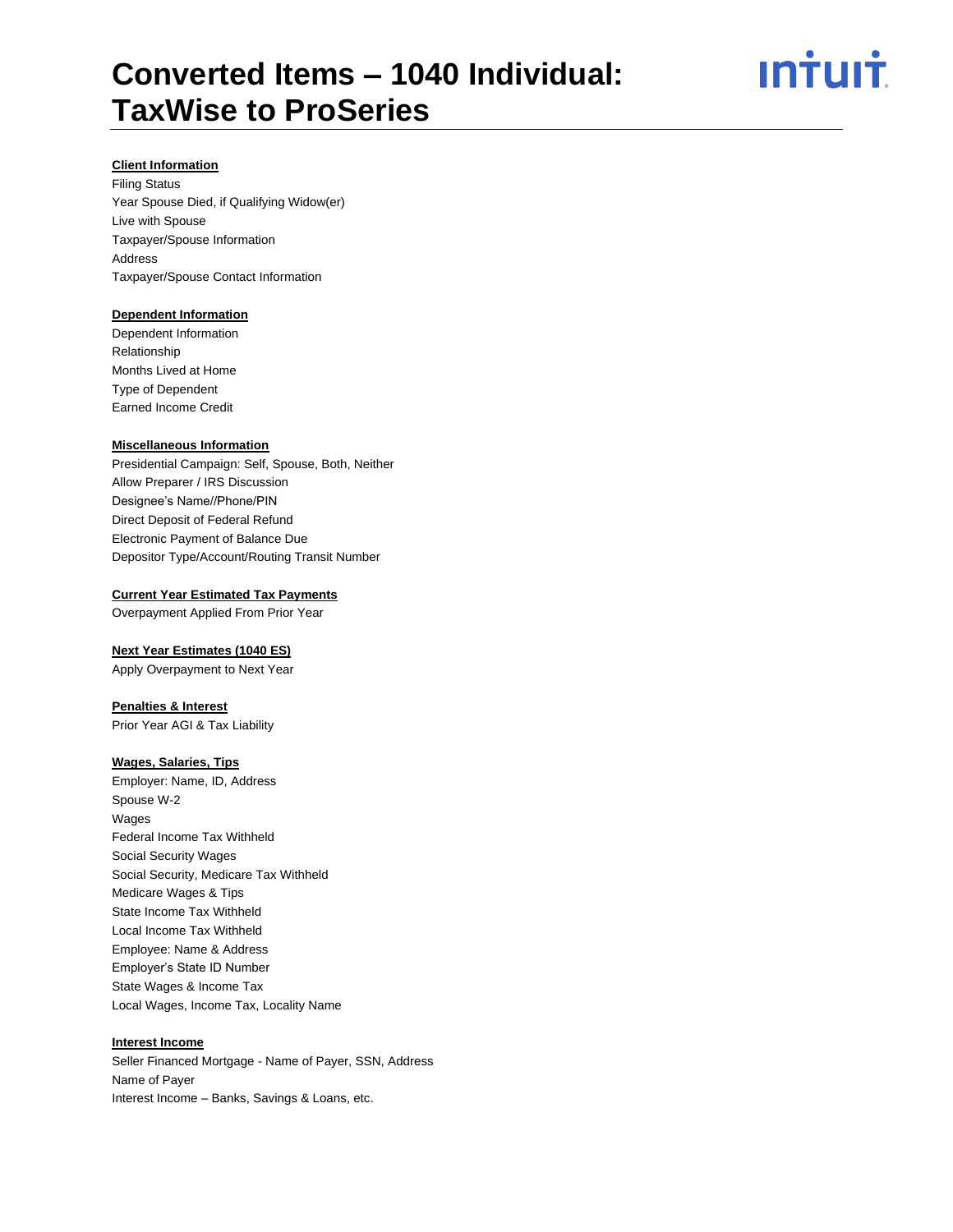## <u>ıntuıt</u>

#### **Interest Income (continued)**

Interest Income - Seller-Financed Mortgage

#### **Dividend Income**

Name of Payer Total Ordinary & Qualified Dividends Total Capital Gain Distributions

#### **Pensions, IRA Distributions**

Taxpayer or Spouse Payer Information Gross Distribution & Taxable Amount Federal Income Tax Withheld Employee Contributions/Designated Roth contributions or insurance premiums IRA/SEP/SIMPLE State Name, ID Number, Locality Simplified Method – Cost in Plan at Annuity Starting Date Simplified Method – Starting Date Simplified Method - Age at starting Date & Combined Ages at starting date Simplified Method - Amount Recovered Tax Free After 1986 Recipient Information

#### **Gambling Winnings and Losses**

W-2G Payer Name, Address, Federal ID, & Phone Taxpayer or Spouse W-2G Gambling Gross Winnings Payer's State Name & Identification Number Recipient Info – Name, SSN, & Address

#### **SS Benefits, Alimony, Miscellaneous Inc.**

Social Security Benefits (SSA-1099, box 5) Medicare Premiums Paid (SSA-1099) Tier 1 Railroad Retirement Benefits (RRB-1099, Box 5) Alimony Received Taxable Scholarships and Fellowships Household Employee Income not on W-2

#### **State Tax Refunds / Unemployment Compensation (1099-G)**

Payer's Name and Identification Number Taxpayer or Spouse Overpayment Repaid

#### **Business Income (Schedule C)**

Principal Business or Profession Business Name, Address, EIN Accounting Method Spouse or Joint? Did Not "Materially Participate" Gross Receipts or Sales W-2 Earnings as Statutory Employee Returns and Allowances Other Income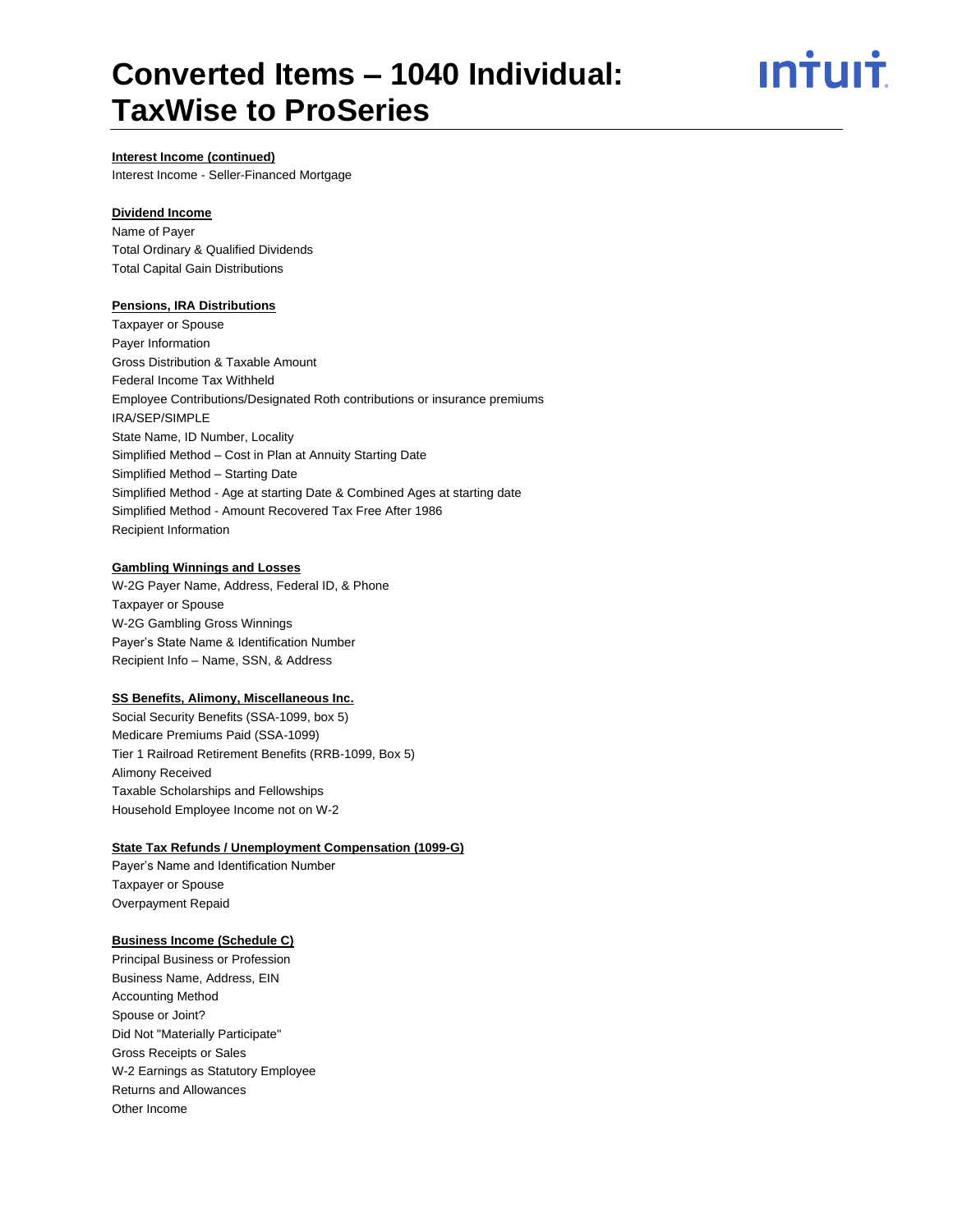ın<del>i</del>uli

#### **Business Income (Schedule C) (continued)**

Purchases Cost of Labor Materials and Supplies Other Costs Inventory at End of Year Advertising Commissions Contract Labor Employee Benefit Programs Insurance (Other Than Health) Interest: Mortgage Interest: Other Legal and Professional Office Expense Pension and Profit Sharing Plans: Contributions Rent or Lease: Vehicles, Machinery, Equipment Rent or Lease: Other Repairs Supplies **Travel** Meals and Entertainment in Full (50%) DOT Meals in Full (80%) **Utilities** Total Wages Other Expenses Prior Year Unallowed Passive Losses - Operating (Regular & AMT)

#### **Dispositions (Schedule D, 4797, etc.)**

Description of Property Date Acquired/ Date Sold Taxpayer, Spouse, Joint Gross Profit Ratio (6252) Prior years' payments (6252) Ordinary Income (6252) Related Party Information (6252 & 8824 Only)

#### **Dispositions (Miscellaneous)**

Capital Loss Carryover: Regular, Short Term and Long Term

#### **Rental & Royalty Income (Schedule E)**

Description and Type of Property Address Taxpayer, Spouse, Joint Qualified Joint Venture Did/Did not actively participate Real Estate Professional Rents or Royalties Received Advertising Auto and Travel Cleaning and Maintenance **Commissions**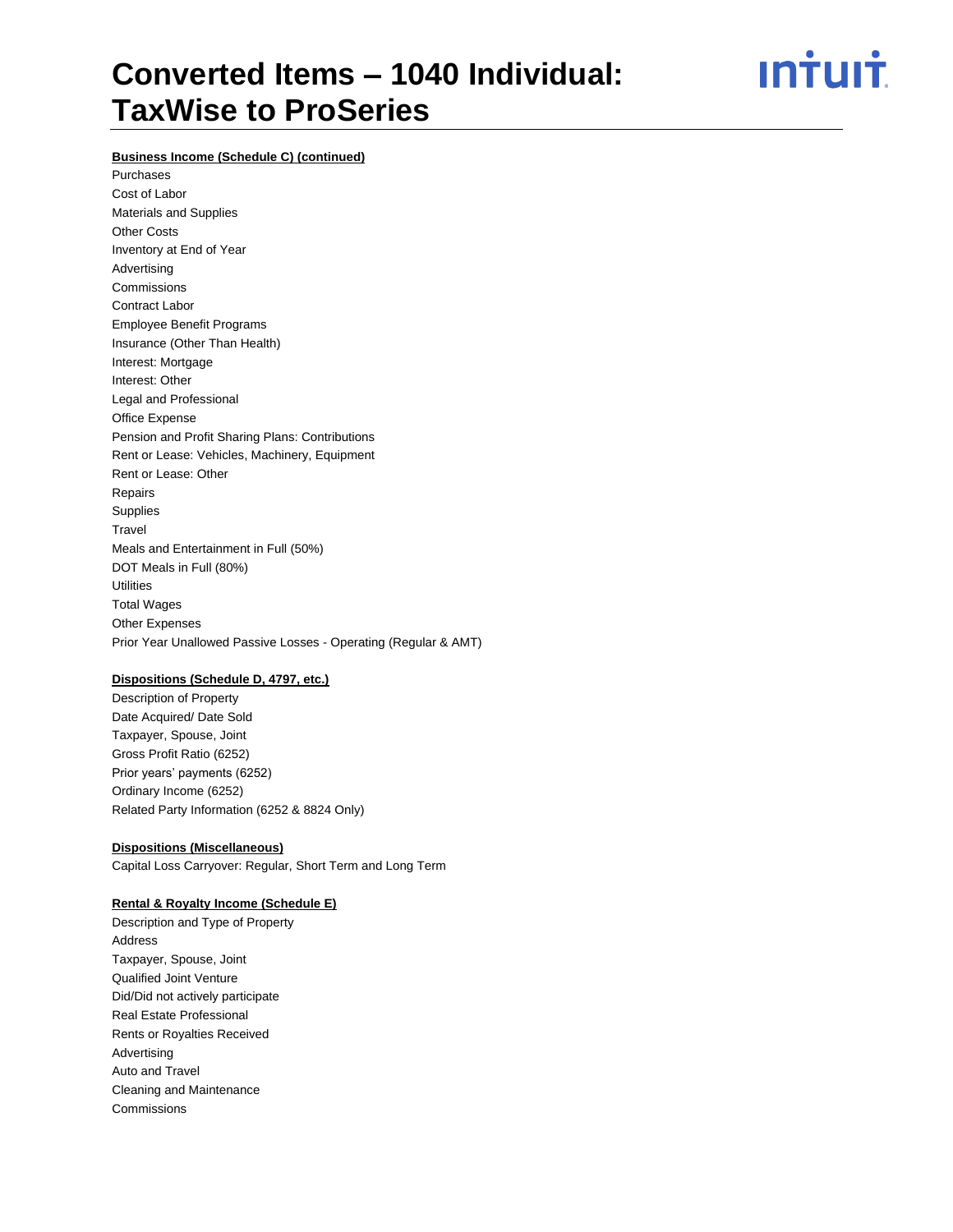ın†uı†

#### **Rental & Royalty Income (Schedule E) (continued)**

Insurance (Except PMI) Legal and Professional Fees Management Fees Interest – Mortgage Interest – Other Repairs Supplies Taxes – Other **Utilities** Other Expenses Prior Year Unallowed Passive Losses - Operating (Regular & AMT)

#### **Farm Income (Schedule F/Form 4835)**

Principal Product Employer ID Number Agricultural Activity Code Accounting Method Taxpayer, Spouse, Joint Farm Rental (Form 4835) Did Not Materially Participate (Sch. F only) Did Not Actively Participate (4835 Only) Real Estate Professional (4835 Only) Cash Method - Sales of livestock and other resale items Cash Method - Cost or Basis of Above Items Cash Method - Sales of products raised Accrual Method - Sales of Livestock, Produce, etc Accrual Method - Beginning Inventory of Livestock, etc Accrual Method - Cost of Livestock, etc purchased Accrual Method - Ending Inventory of Livestock, etc Total & Taxable Cooperative Distributions Total & Taxable Agricultural Program Payments Commodity Credit Loans Reported Under Election Total & Taxable Commodity Credit Loans Forfeited or Repaid Total & Taxable Crop Insurance Proceeds Received in Current Year Taxable Crop insurance Proceeds Deferred Custom Hire (Machine Work) Car and Truck Expenses Chemicals Conservation Expenses: Current Year Custom Hire (Machine Work) Employee Benefit Programs Feed Purchased Fertilizers and Lime Freight and Trucking Gasoline, Fuel, Oil Insurance (Other Than Health) Interest: Mortgage Interest: Other Labor Hired Pension and Profit Sharing Plans: Contributions Rent or Lease: Vehicles, Machinery, Equipment, Other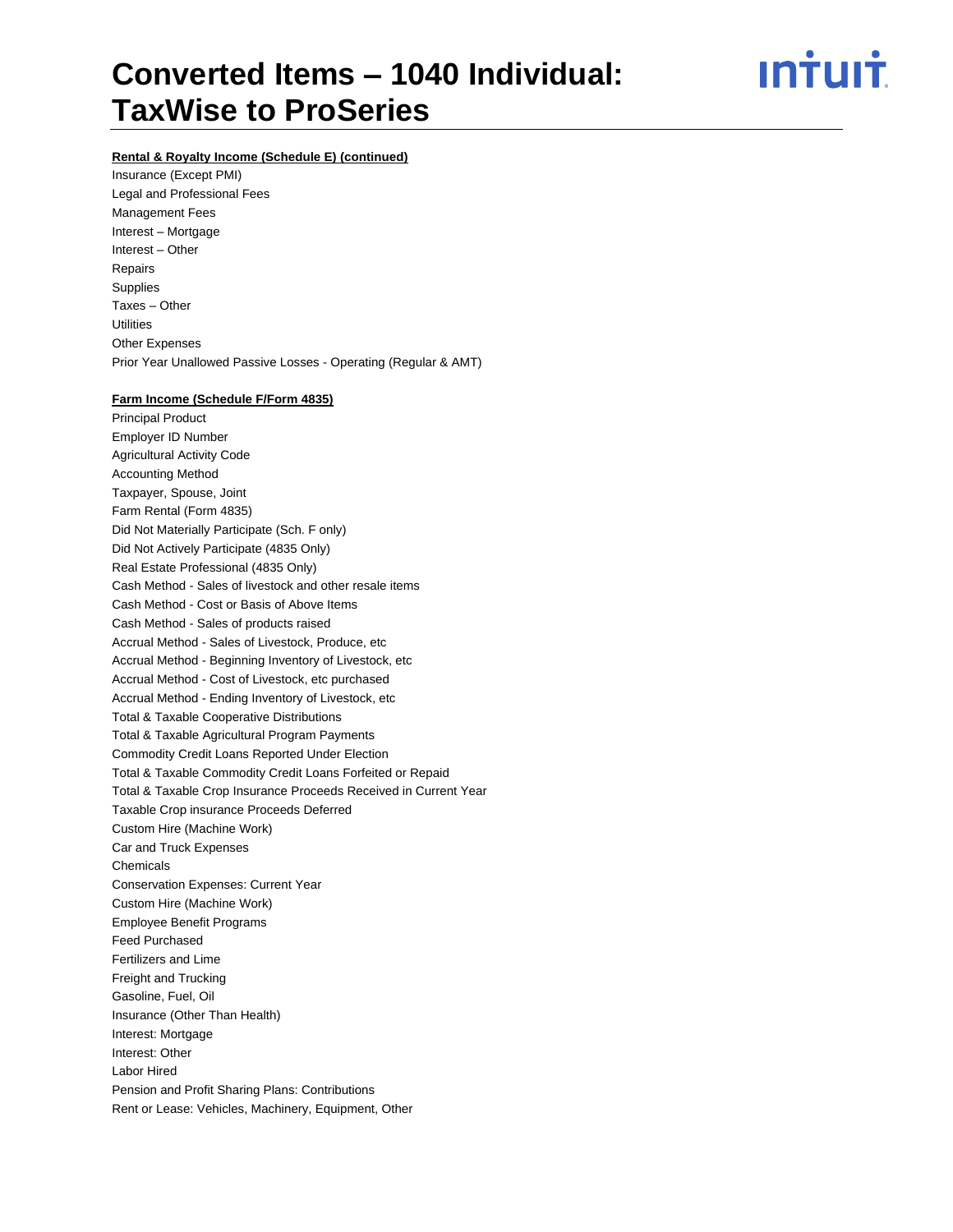<u>ıntuıt</u>

#### **Farm Income (Schedule F/Form 4835) (continued)**

Repairs and Maintenance Seeds and Plants Purchased Storage and Warehousing Supplies Purchased Taxes **Utilities** Veterinary, Breeding, and Medicine Other Expenses Prior Year Unallowed Passive Losses – Operating (Regular & AMT)

#### **Partnership Information**

Name of Partnership, EIN Taxpayer, Spouse, Joint Publicly Traded Partnership Non Passive/ Passive Activity Actively Participated in Real Estate Real Estate Professional Prior Year Unallowed Passive Loss – Regular & AMT

#### **S Corporation Information**

Name of S Corporation, EIN Taxpayer, Spouse, Joint Non Passive/ Passive Activity Actively Participated in Real Estate Real Estate Professional Prior Year Unallowed Passive Loss – Regular & AMT

#### **Estate and Trust Information**

Name of Estate or Trust, EIN Taxpayer, Spouse, Joint Actively Participated in Real Estate Real Estate Professional Prior Year Unallowed Passive Loss – Regular & AMT

#### **Depreciation (4562)**

Description of Property Activity name or number **Category** Self, Spouse, Joint Date Placed in Service Cost or Basis Current Section 179 Expense Method Life or Class Life (Recovery Period Automatic) Half-Year, Mid-Quarter (1st Year Automatic) Amortization Code Section Current/ Prior Special Depreciation Allowance Current/ Prior Depreciation Prior Section 179 Expense Salvage Value AMT Depreciation: Class Life (post-1986)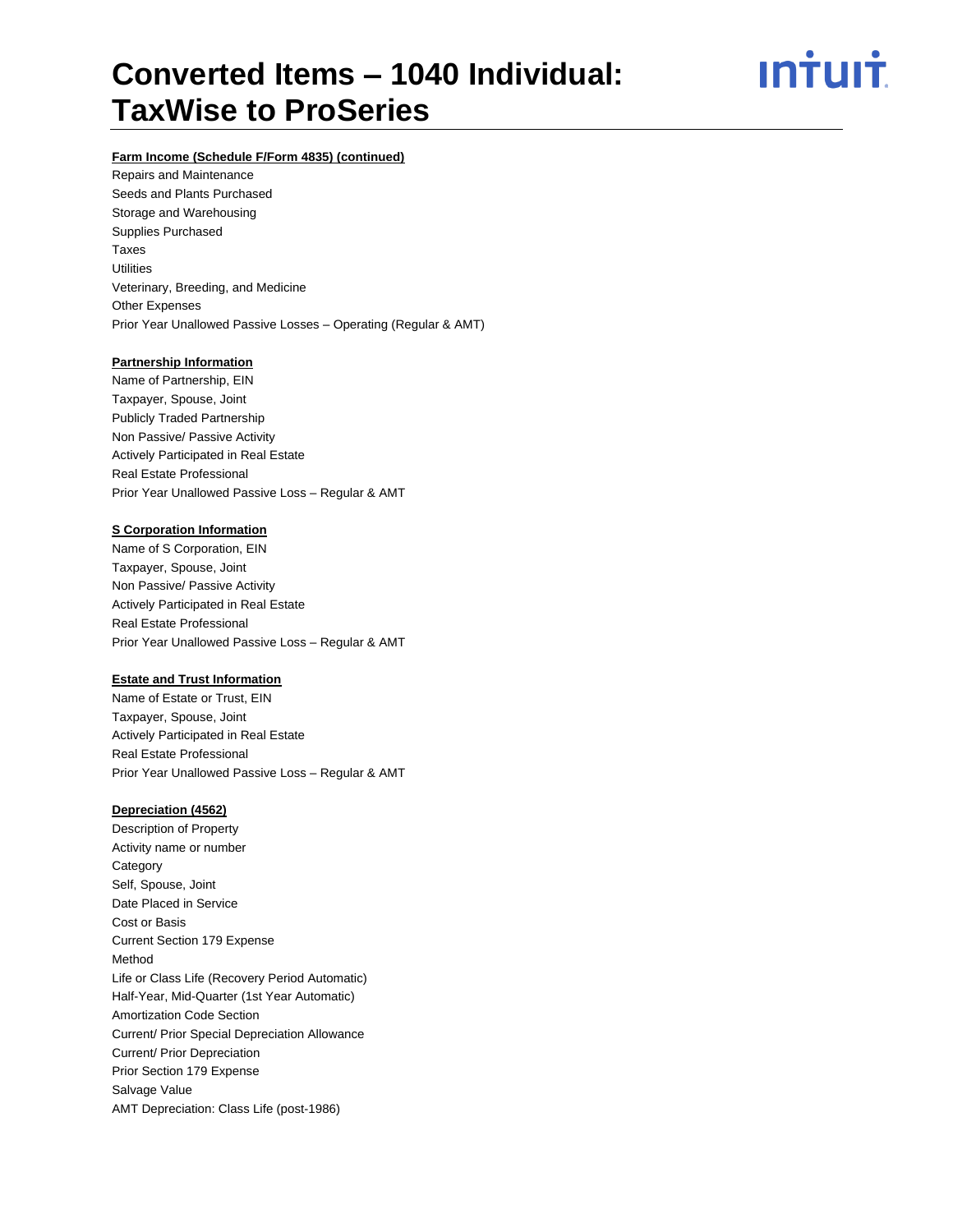## <u>ıntuıt</u>

#### **Depreciation (4562) (continued)**

AMT Depreciation: Real Property, Leased Personal Property (pre-1987) AMT Depreciation: Current Depreciation AMT Depreciation: Prior Depreciation (MACRS only) Alternative Depreciation System (ADS) 150% DB, 200% DB (% MACRS) Listed Property Evidence to Support Business Use Claimed Sport Utility Vehicle over 6,000 pounds Use of Vehicles Employers Providing Vehicles Total and Commuting Mileage Force Standard, Actual

#### **Adjustments to Income**

Form 8606 IRA Basis for Prior Year and Earlier Years Total Qualified Student Loan Interest Paid Educator Expenses

#### **Itemized Deductions**

Prescription Medicines and Drugs Insurance Premiums not entered elsewhere Long-Term Care Premiums Number of Medical Miles Other Medical Actual Taxes Paid (State and Local Sales Taxes) Sales Tax on Boats, Aircrafts and other Special Items Real Estate Taxes on Principal Residence Other Taxes Home Mortgage Interest & Points on Form 1098 Home Mortgage Interest & Points Not on Form 1098 – Payee information & Amount Paid Investment Interest Investment Interest Carryover: Regular Tax Cash Contributions - 30%, 50% Limitation Noncash Contributions: 30%, 50% Limitation and 20%, 30% Capital Gain Property Contribution Carryovers - 30% and 50%, Limitation, 5 Preceding Years Contribution Carryovers - 20% and 30% Capital Gain, 5 Preceding Years Unreimbursed Employee Expenses Tax Preparation Fess: Amount Paid Other Miscellaneous Deductions

#### **Noncash Contributions (8283)**

Donee Information, Name, ID, Address Taxpayer, Spouse, Joint

#### **Business Use of Home (8829)**

Form, Activity Name or Number Business Use Area & Total Area of Home Carryover of Unallowed expenses, Operating Expenses, Casualty Loss and Depreciation Indirect/Direct Expenses – Mortgage Interest Indirect/Direct Expenses – Real Estate Taxes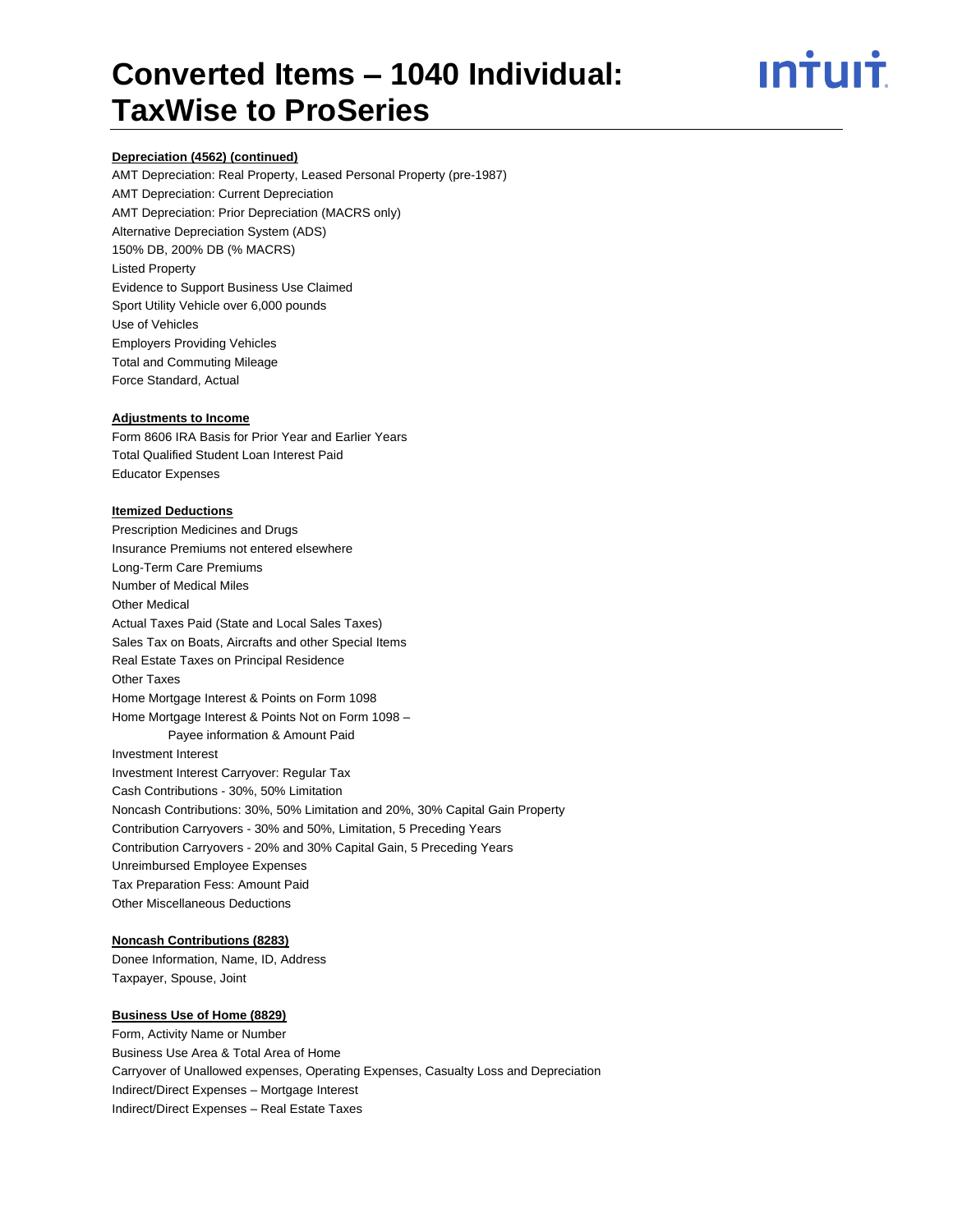## ın†uı†

#### **Business Use of Home (8829) (continued)**

Indirect/Direct Expenses – Casualty Losses Indirect/Direct Expenses – Insurance Indirect/Direct Expenses – Rent Indirect/Direct Expenses – Repairs and Maintenance Indirect/Direct Expenses – Utilities Indirect/Direct Expenses – Excess Mortgage Interest

#### **Vehicle/Employee Business Expense (2106)**

**Occupation** Spouse Qualified Performing Artist Handicapped Fee-Basis Government Official Meal and Entertainment Expenses in Full Reimbursements not Included on Form W-2 Department of Transportation (Meal Allowance) Local Transportation Travel Expenses While Away from Home Overnight

#### **Foreign Income Exclusion (2555)**

Spouse Foreign Address of Taxpayer Employer Name, US &/or Foreign Address, Type Enter Last Year (after 1981) Form 2555 was Filed Country of Citizenship Tax Home(s) During Tax Year & Date Established Bona Fide Residence Test – Beginning Date & Ending Date Living Quarters in Foreign Country Relationship of Family Member(s) living abroad with Taxpayer Period Family Lived Abroad Submitted Statement to Country of Bona Fide Residence Required to Pay Income Tax to Country of Bona Fide Residence Contractual Terms Relating to Length of Employment Abroad Type of Visa You Entered Foreign Country Under Address of Home in U.S. Maintained While Living Abroad U.S. home rented, Names of Occupants, Relationship Principal Country of Employment

#### **Child and Dependent Care Expenses (2441)**

Persons/Organizations Providing Dependent Care – Total Amount Paid in Current Year for all dependents

#### **Qualified Adoption Expenses (8839)**

Eligible Children – Name, ID Born Before 1995 and Was Disabled Special Needs Child

#### **Foreign Tax Credit (1116)**

Name of Foreign Country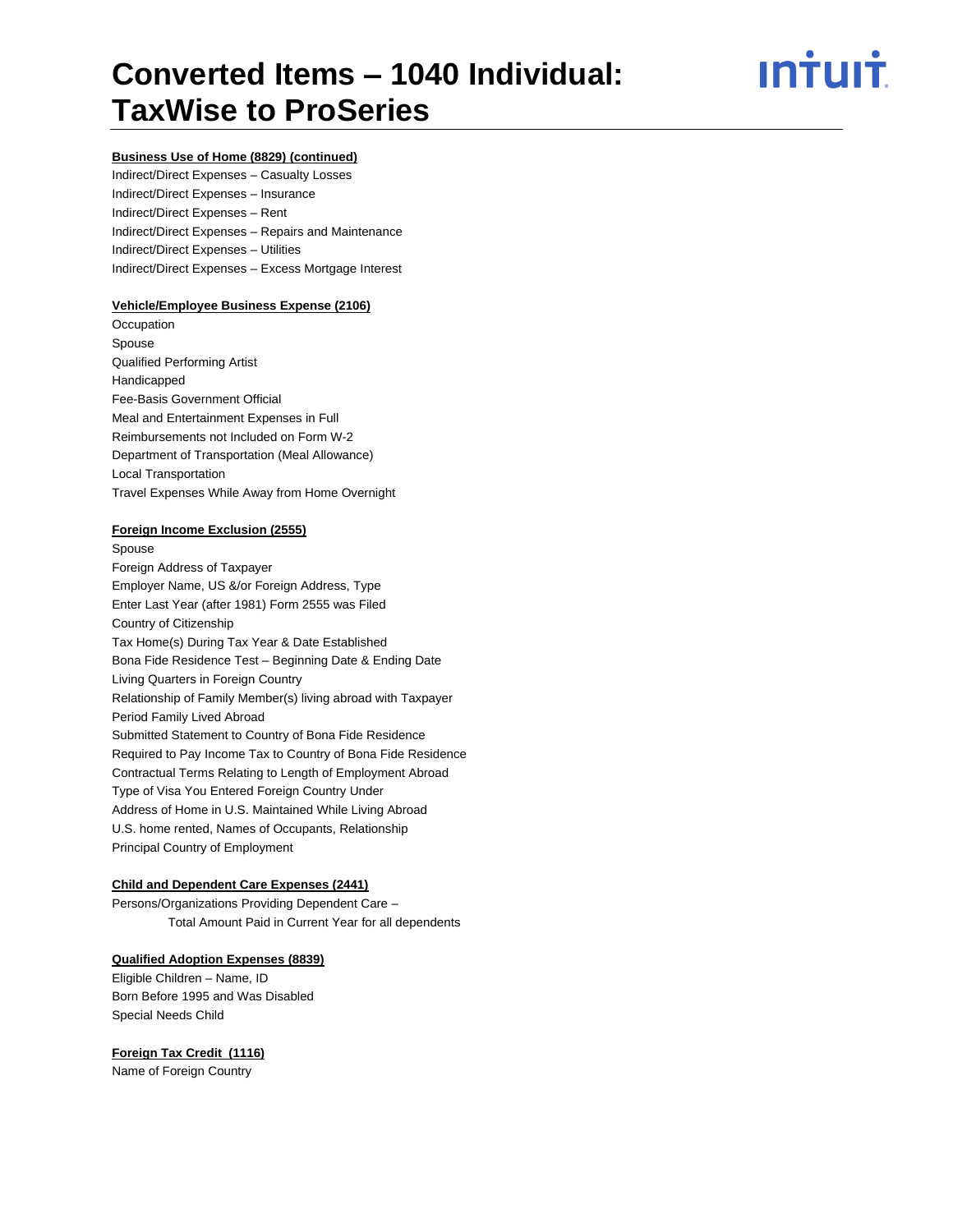## <u>**Intuit**</u>

#### **EIC, Elderly, Other Credits**

Mortgage Interest Credit (8396) – Address & Certificate Credit Rate Mortgage Interest Credit Carryover: 3 Preceding Years Minimum Tax Credit (8801) Carryover 8801 - Prior Year Form 8801, L 18, 20, 57 8801 - Prior Year Refundable MTC (Form 8801, Line 27) 8801 - Taxable Income (6251, 1, 6, and 10) 8801 - Exclusion Items (Form 6251, 2-5, 7-9, 12, 13) 8801 - Tax less Foreign Tax Credit: Line 34 8801 - Alternative Minimum Tax: Line 35 8801 - Sch D Tax Worksheet: Lines: 10, 13, 14, 19 DC First-Time Homebuyer Credit Carryover (8859)

#### **Household Employment Taxes (Schedule H)**

Employer Identification Number

#### **Tax for Children Under 14 ( Form 8615)**

Parent's Information: Name and SSN

#### **Parent's Election to Report Child's Income ( Form 8814)**

Child's Name and SSN Interest Income Ordinary Dividends Total Capital Gain Distribution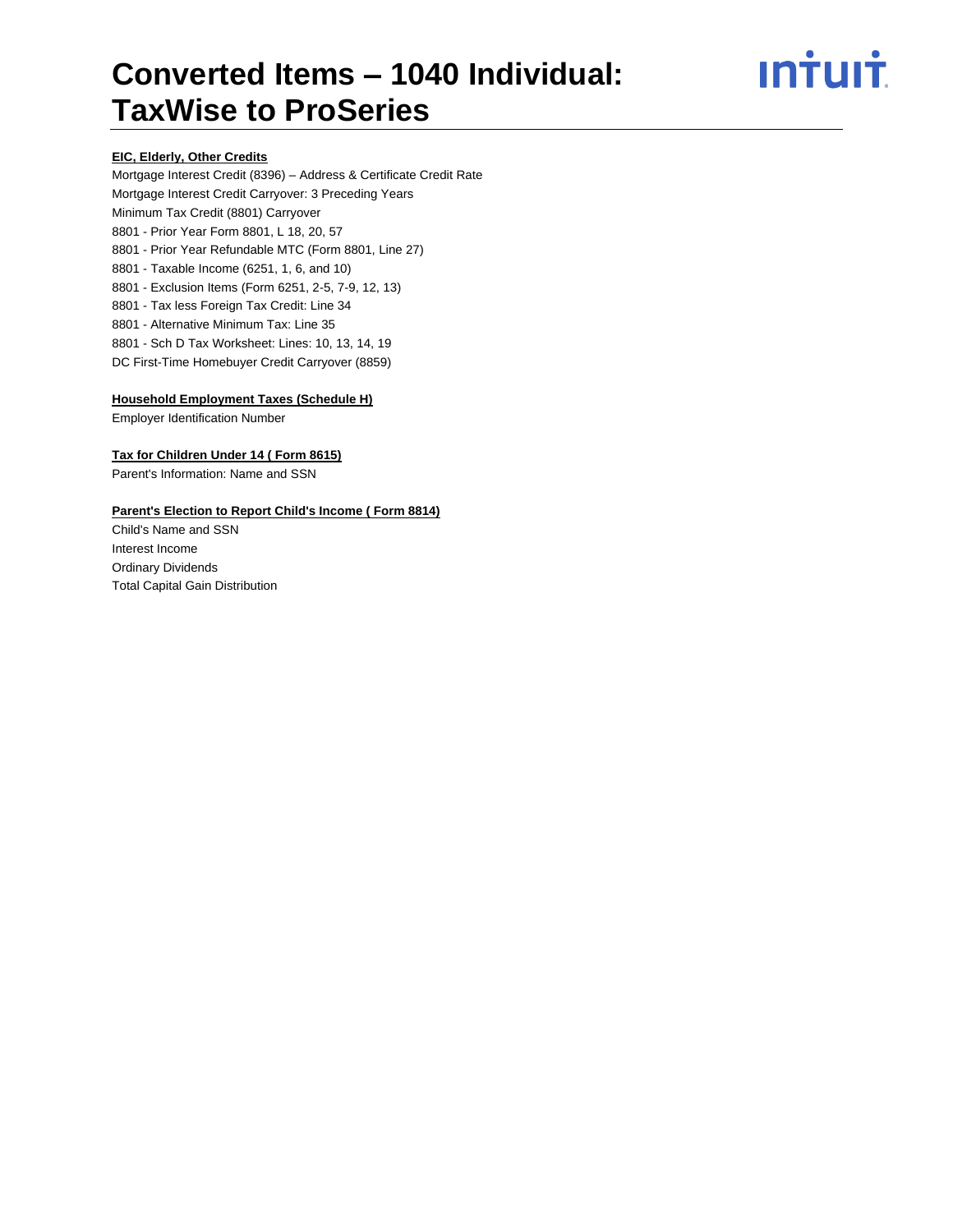

#### **Client Information**

Partnership Information Address, Telephone, & Email Fiscal Year End Date Business Began Business Code Business Activity Product or Service Accounting Method

#### **Miscellaneous Information**

Name of TMP Representative Allow Preparer / IRS Discussion

#### **Other Information (Schedule B)**

List any corporation, partnership, trust, or tax-exempt organization that owns 50% or more of the partnership at year end (3a) List any Individual or estate owning 50% or more of the partnership at year end (3b) Partnership is a grantor of a foreign trust Partnership is making, or has in effect, a Section 754 election

#### **Partner Information**

Partner Information – Address, Phone Type of Entity General Partner Foreign Partner

#### **Income**

Other Income

#### **Cost of Goods Sold**

Additional Section 263A Costs Other Costs Ending Inventory Inventory Method LIFO Inventory Method Adopted

#### **Farm Income (Schedule F / Form 4835)**

Principal Product Employer ID Number Agricultural Activity Code Accounting Method Did Not "Materially Participate" (Sch. F only) Ending Inventory of Livestock, etc. Other Expenses

#### **Deductions**

Other Deductions

#### **Depreciation (4562)**

Description of Property Form, Category & Date Placed in Service Special Depreciation Allowance: 1=yes, 2=no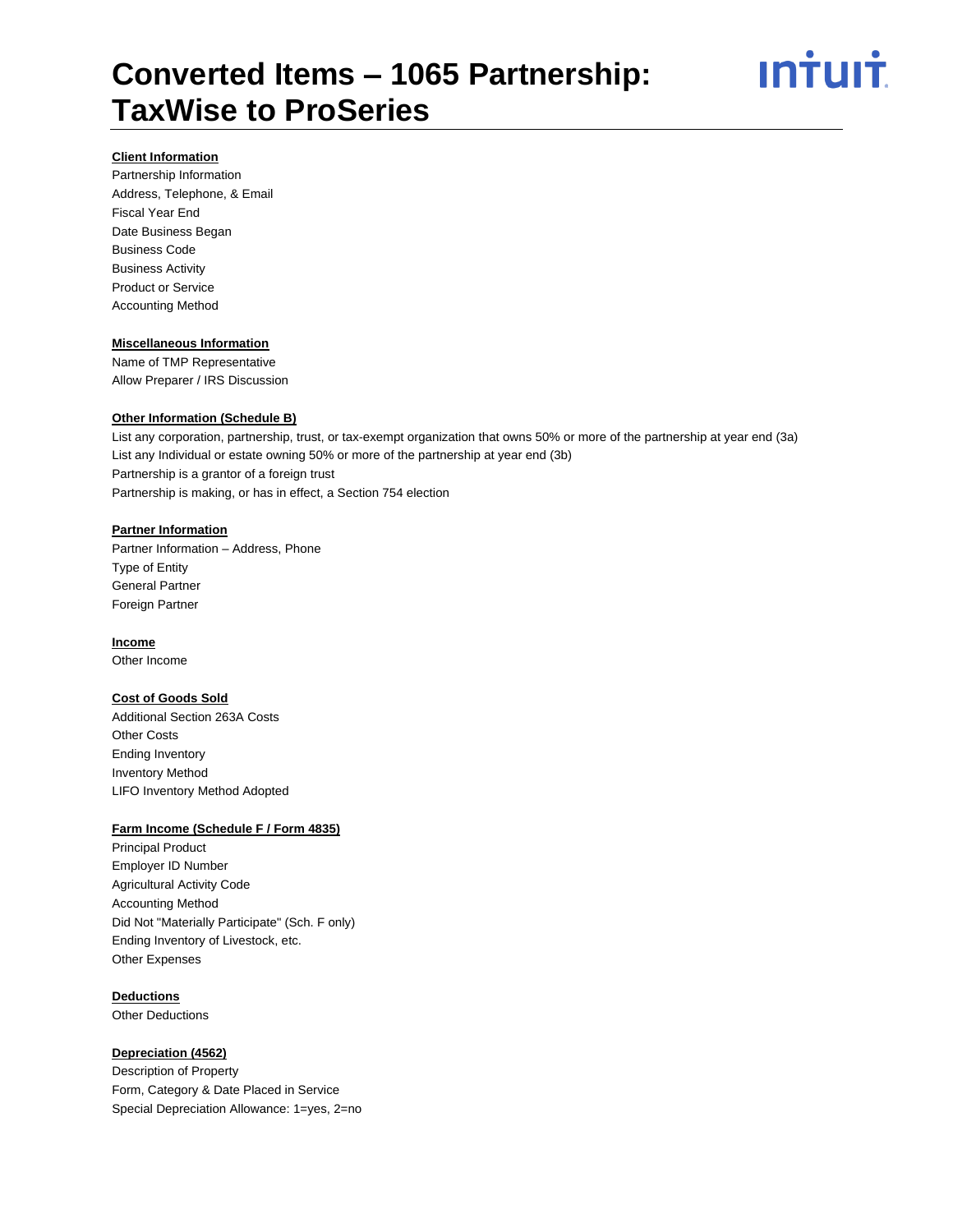ın†uı†

#### **Depreciation (4562) (continued)**

Cost or Basis Current Section 179 Expense Method Life or Class Life (Recovery Period Automatic) 1=Half-Year, 2=Mid-Quarter (1st Year Automatic) Amortization Code Section Current Special Depreciation Current Depreciation (-1 if none) Prior Section 179 Expense Prior Special Depreciation Allowance Prior Depreciation Salvage Value AMT Depreciation Class Life (post-1986) 1=Real Property, 2=Leased Personal Property (pre-1987) Current Depreciation Prior Depreciation (MACRS only) Book Depreciation Cost or Basis Method Life or class life Current depreciation (-1=none) Prior depreciation Salvage Value Alternative Depreciation System (ADS) 1=150% DB, 2=200% DB (% MACRS) Listed Property No Evidence to Support Business Use Claimed No Written Evidence to Support Business Use Claimed Sport Utility Vehicle over 6,000 pounds Automobile Mileage – Total, Business & Commuting Miles Vehicle is Available for Off-Duty Personal Use No Other Vehicle is Available for Personal Use Vehicle is Used Primarily by a More Than 5% Owner Provide Vehicles for Employee Use Prohibit Employee Personal Use of Vehicles Prohibit Employee Personal Use, Except Commuting Treat All Use of Vehicles as Personal Use Provide More Than Five Vehicles and Retain Information Meet Qualified Automobile Demonstration Requirements Date Sold Basis Adjustment (land etc) Expense of Sale or Exchange Sales Price Existing mortgage (loan) assumed (6252) Principal Payments (-1=none) (6252)

#### **Rental Real Estate Activities (Form 8825)**

Kind of Property, Type, & Address Other Expenses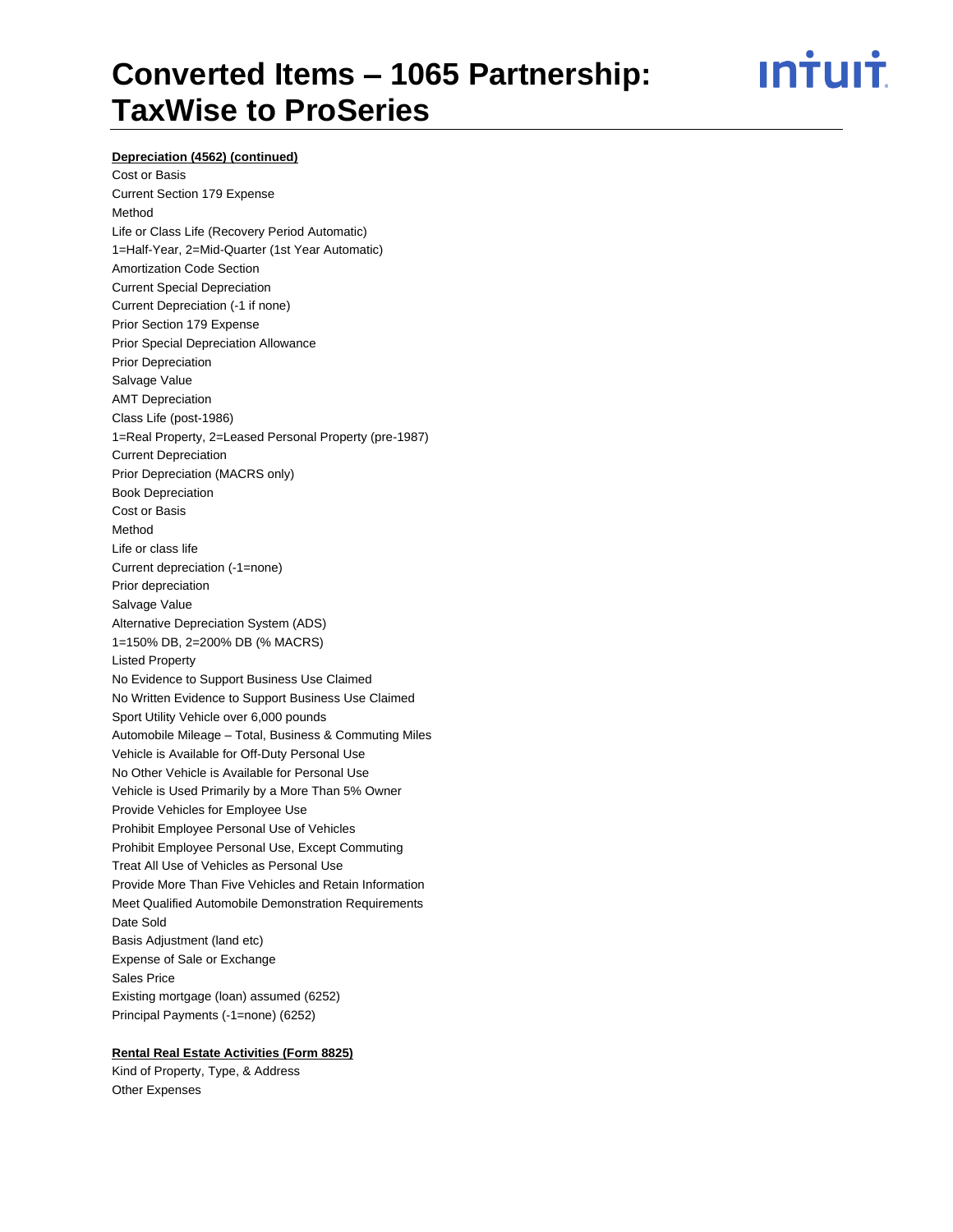<u>ıntuıt</u>

#### **Dispositions (Schedule D, 4797, etc.)**

Description of Property Date Acquired & Date Sold Gross Profit Ratio (6252) Prior years' payments (6252) Ordinary Income (6252) Related Party Information, Address & Marketable Security

#### **Low-Income Housing**

Building Identification Number

#### **Other Schedule K Items**

Other Income (Loss) Section 59(e)(2) Election Expenses - Other Other Deductions Rental Real Estate Rehabilitation Expenditures Rental Real Estate Credits Other Rental Credits Other Credits Foreign Country Other Foreign Transactions Other AMT Items Other Items

#### **Passthrough K-1's**

K-1 Entity Information & Address

#### **Balance Sheet (Assets/Liabilities) – Ending Amounts**

Cash Trade Notes and Accounts Receivable Less Allowance for Bad Debts Inventories U.S. Government Obligations Tax-Exempt Securities Other Current Assets Loans to Partners (or Persons Related to Partners) Mortgage and Real Estate Loans Other Investments Buildings and Other Depreciable Assets Less Accumulated Depreciation Depletable Assets Less Accumulated Depletion Land (Net of any Amortization) Intangible Assets Less Accumulated Amortization Other Assets Accounts Payable Mortgages, Notes, Bonds, Payable - Current Year Other Current Liabilities All Nonrecourse Loans Loans from Partners (or Persons Related to Partners) Mortgages, Notes, Bonds, Payable - Long-Term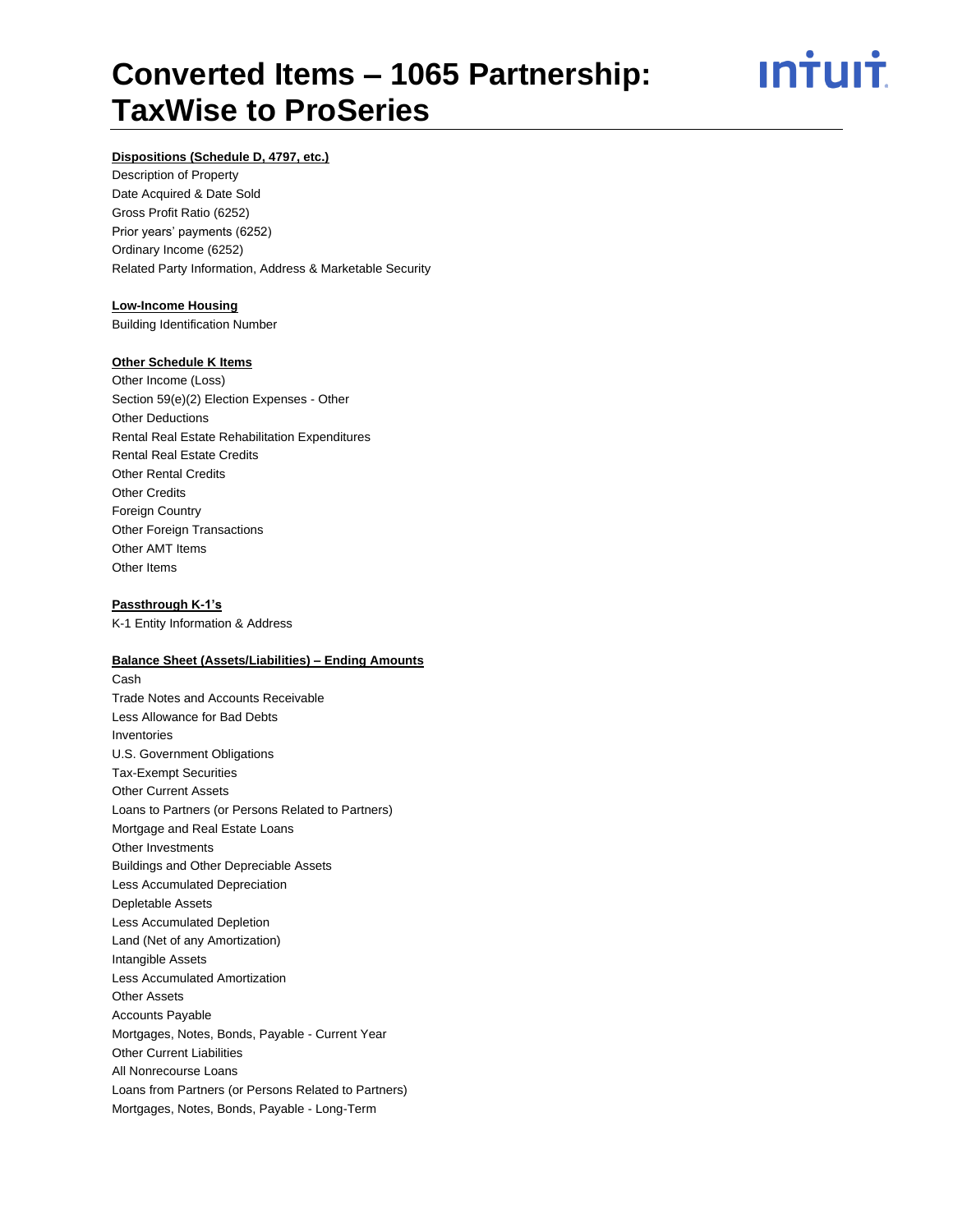# <u>**Intuit**</u>

#### **Balance Sheet (Assets/Liabilities) – Ending Amounts (continued)**

Other Liabilities

#### **Schedule M-1**

Income on Sch. K Not Recorded on Books - Other Expenses on Books not on Sch. K: Other Income on Books not on Sch. K: Other Deductions on Sch. K not charged Against Book Income: Other

#### **Schedule M-2**

Other Increases & Other Decreases Ending Capital

#### **Schedule M-3**

Partnership was required to file Schedule M-3 in a Prior Year Reportable Entity Partner Information - Ownership Percentage Type of Income Statement Prepared Accounting Standard Used

#### **Supplement to Schedule M-3**

Other items with differences (Description only)

#### **Schedule K-1 Miscellaneous**

Final K-1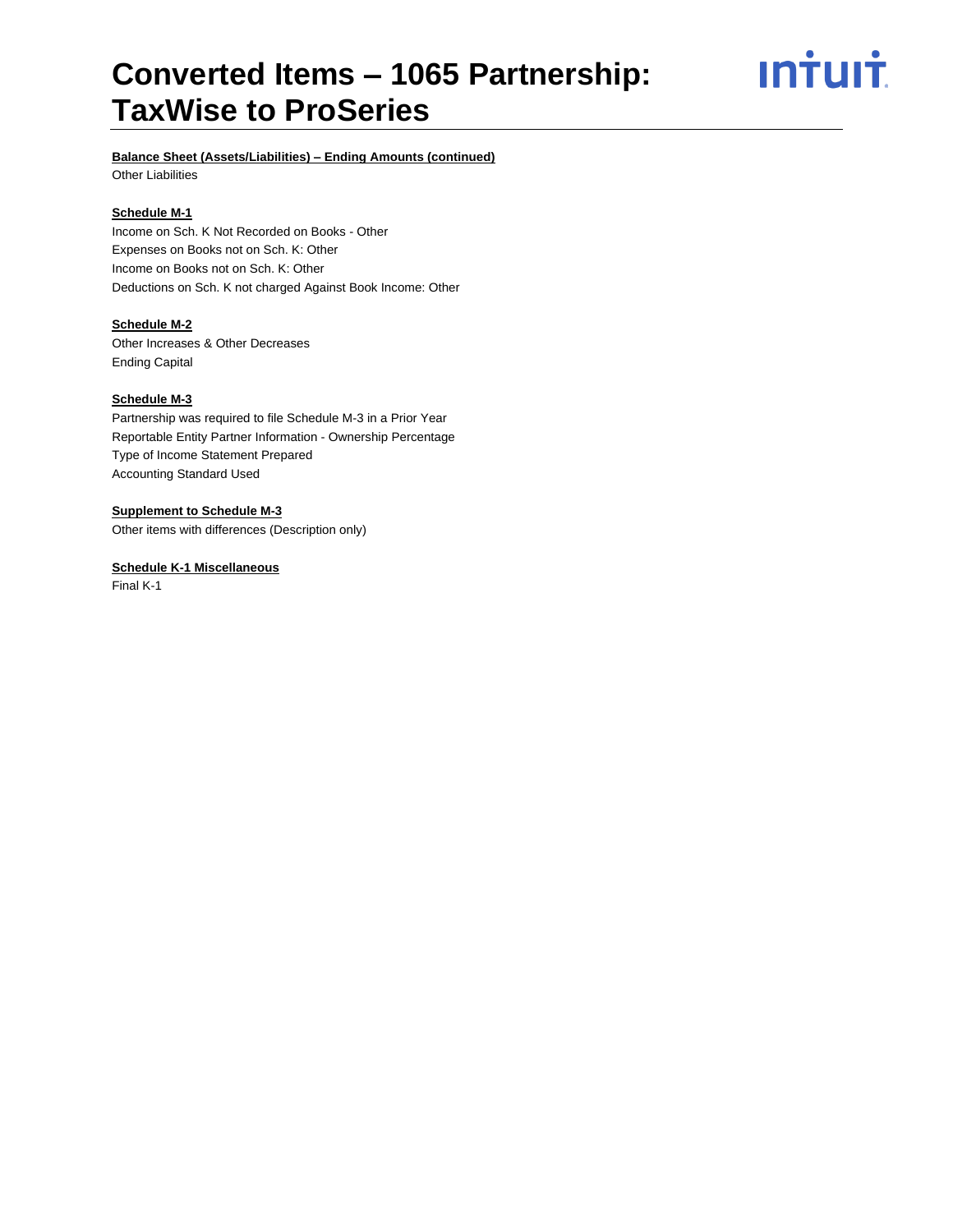

#### **Client Information**

Corporation Name/DBA and Federal ID Number, Address Telephone Number E-Mail Address Fiscal Year End Date Incorporated Business Code/Activity Product or Service Accounting Method

#### **Officer Information**

Officer Name & SSN

#### **Miscellaneous/Other Information**

Title of Signing Officer Final Return Allow Preparer/IRS Discussion Qualified Personal Service Corporation Corp. is a Subsidiary in Affiliated/Controlled Group Parent Name & ID Number Direct Deposit of Refund Routing and Depositor Account Number Type of account (checking, savings) Corporation Received Distribution From, or was Grantor to, a Foreign Trust

#### **Ownership Information**

Owner Type – Preparer must double check entity type Name, Federal ID Number Country of Organization

#### **Entities owned by corporation**

Name, Federal ID Number Country of Incorporation

#### **Foreign Owned Corporation Info. (5472)**

Reporting Corporation (Part I) Direct 25 Percent Foreign Shareholder (Part II) (Completes for Shareholder #1 and #2) Ultimate Indirect 25% Foreign Shareholder (Part II) (Completes for Shareholder #1 and #2) Related Party Information (Part III)

#### **Controlled Groups(Schedule O)**

Type of Controlled Group

**Estimates** Overpayment applied from prior year. Credit to Next Year

#### **Penalties and Interest**

Large Corporation Optional Annualized Methods: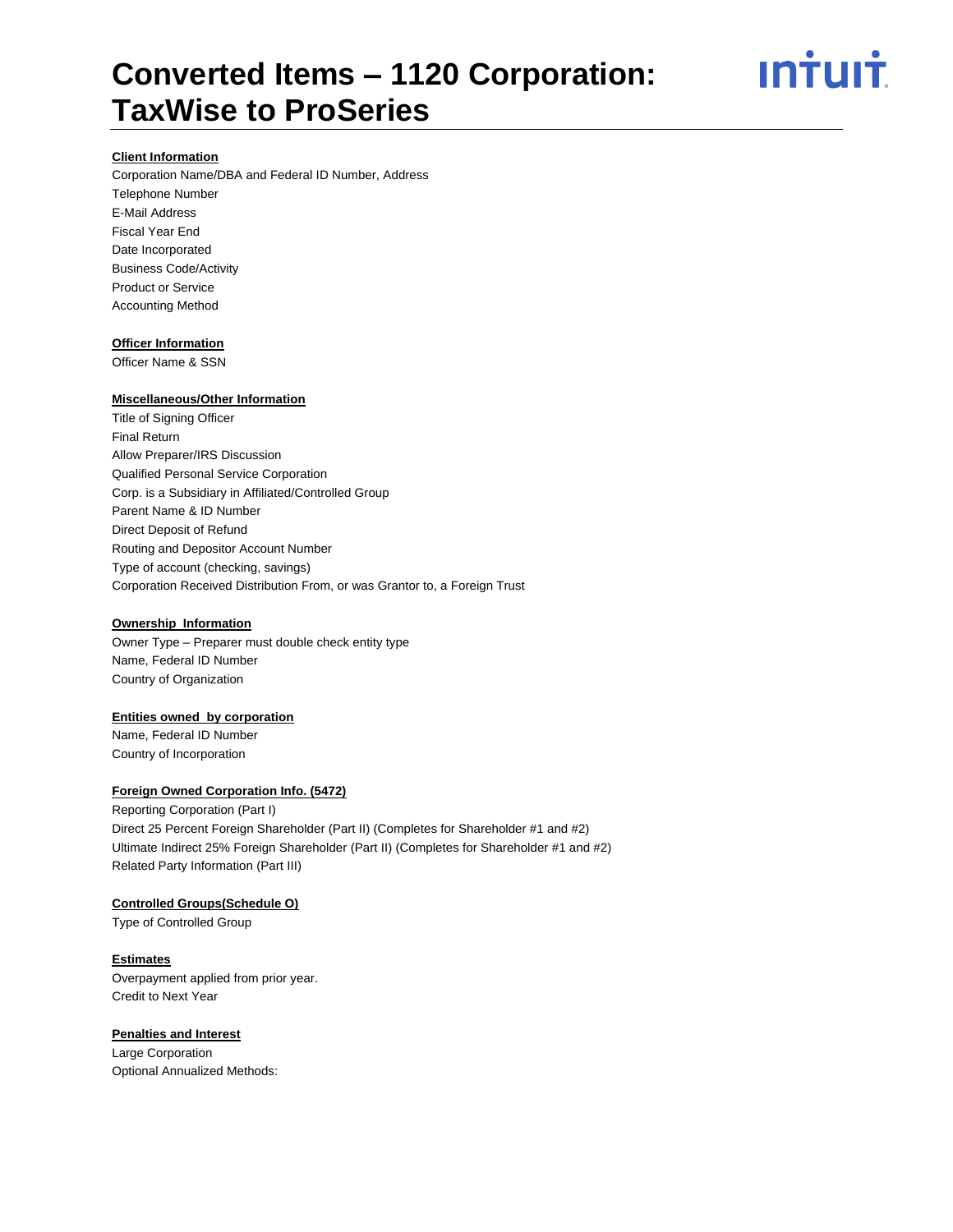

#### **Income**

Other Income

#### **Cost of Goods Sold**

Additional Section 263A Costs Other Costs Ending Inventory Inventory Method Rules of Section 263A Apply

#### **Dispositions (Schedule D, 4797, etc.)**

Description of Property Date Acquired & Date Sold Prior Year Installment (6252) – Gross Profit Ratio, Prior Payments, Ordinary Income Related Party Disposition – Name, Address, ID Number, Marketable Security

#### **Rental / Other Passive Activities**

Description of Property/Activity Advertising Depletion Depreciation Interest Repairs Taxes Other Deductions Long term Capital Loss Form 4797 Losses

#### **Depreciation (4562)**

Description of Property Form **Category** Date Placed in Service Current/Prior Special Depreciation Allowance Regular/ Current/ Prior Depreciation Cost or Basis Current/Prior Section 179 Expense Method Life or Class Life (Recovery Period Automatic) Half-Year, Mid-Quarter (1st Year Automatic) Amortization Code Section Salvage Value AMT Depreciation Class Life (post-1986) Real Property, Leased Personal Property (pre-1987) Current Depreciation Prior Depreciation (MACRS only) Book Depreciation Cost or Basis Method Life or class life Current/Prior depreciation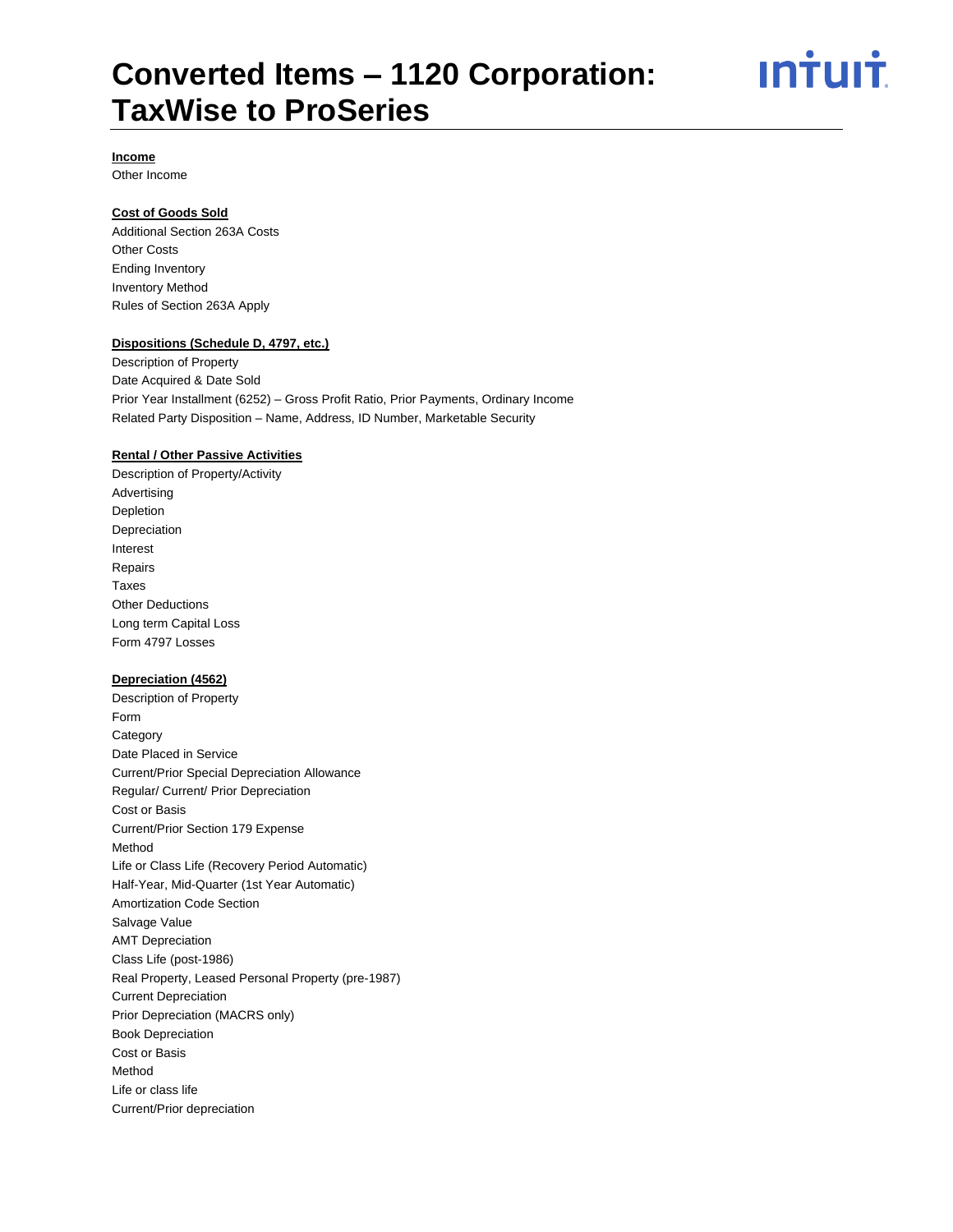## <u>ıntuıt</u>

#### **Depreciation (4562) (continued)**

Salvage Value Percentage of business use (.xxx) Alternative Depreciation System (ADS) 150% DB, 2=200% DB (% MACRS) Listed Property Evidence/No Evidence to Support Business Use Claimed Sport Utility Vehicle over 6,000 pounds Total Business and Commuting Mileage Vehicle is Available for Off-Duty Personal Use No Other Vehicle is Available for Personal Use Vehicle is Used Primarily by a More Than 5% Owner Employers Providing Vehicles Provide Vehicles for Employee Use Prohibit Employee Personal Use of Vehicles, ( Except Commuting) Treat All Use of Vehicles as Personal Use Provide More Than Five Vehicles and Retain Information Meet Qualified Automobile Demonstration Requirements Date Sold Basis Adjustment (land etc) Expense of Sale or Exchange Sales Price Existing mortgage (loan) assumed (6252) Principal Payments (6252)

#### **Regular and AMT Net Operating Loss Deduction**

Regular NOL Carryovers (Most Recent Year Only)

#### **Contribution Carryovers**

Regular contribution Carryovers (Prior 5 Years)

#### **Noncash Contributions (8283)**

Donee Information

#### **Other Credits**

Minimum Tax Credit Carryover (Form 8827) Current Year AMT

#### **Alternative Minimum Tax (4626)**

Corporation Qualifies for AMT Small Corporation Exemption

#### **Balance Sheet (Assets/Liabilities and Capital)-Ending Amounts**

Cash Accounts Receivable Less Allowance for Bad Debts Inventories, if Different from Screen 14 U.S. Government Obligations Tax-Exempt Securities Other Current Assets Loans to Shareholders Mortgage and Real Estate Loans Other Investments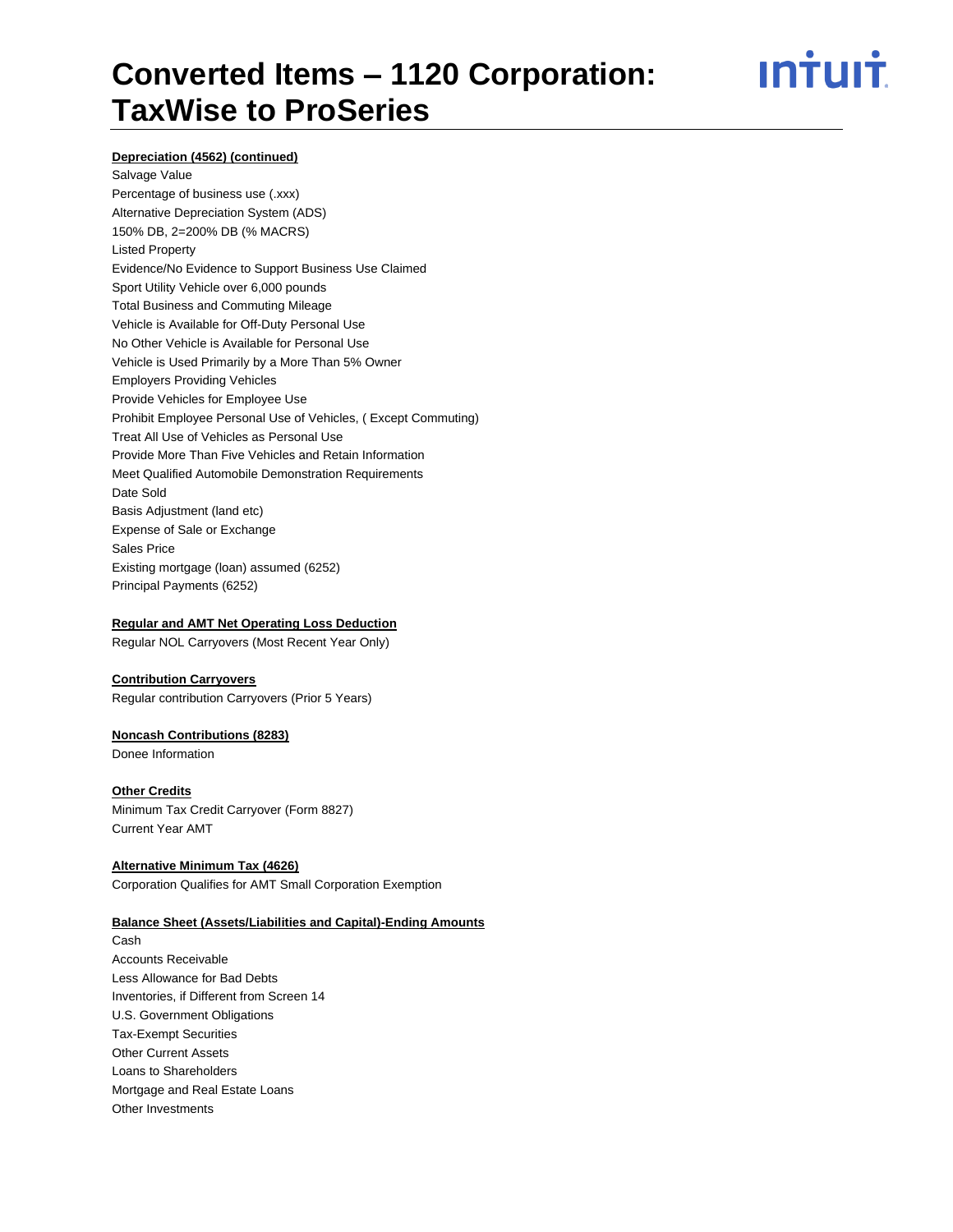ın†uı†

#### **Balance Sheet (Assets/Liabilities and Capital)-Ending Amounts (continued)**

Buildings and Other Depreciable Assets Less Accumulated Depreciation Depletable Assets Less Accumulated Depletion Land (Net of any Amortization) Intangible Assets Less Accumulated Amortization Other Assets Accounts Payable Mortgages, Notes Payable-Current Year Other Current Liabilities Loans from Shareholders Mortgages, Notes Payable-Long-Term Preferred/Common Stock Additional Paid-in Capital Retained Earnings, Appropriated Adjustments to Shareholders Equity Less Cost of Treasury Stock

### **Schedule M-1**

Income Subject to Tax not recorded on Books Expenses on Books not Included on this return: Other Income on Books not Included on this return: Other Deductions not charged against Book Income: Other

#### **Schedule M-2**

Other Increases Other Decreases

#### **Schedule M-3**

Voting Common Stock is publically traded Symbol of Primary U.S. Publicly Traded Voting Common Stock Stock's CUSIP Number Accounting Standard Used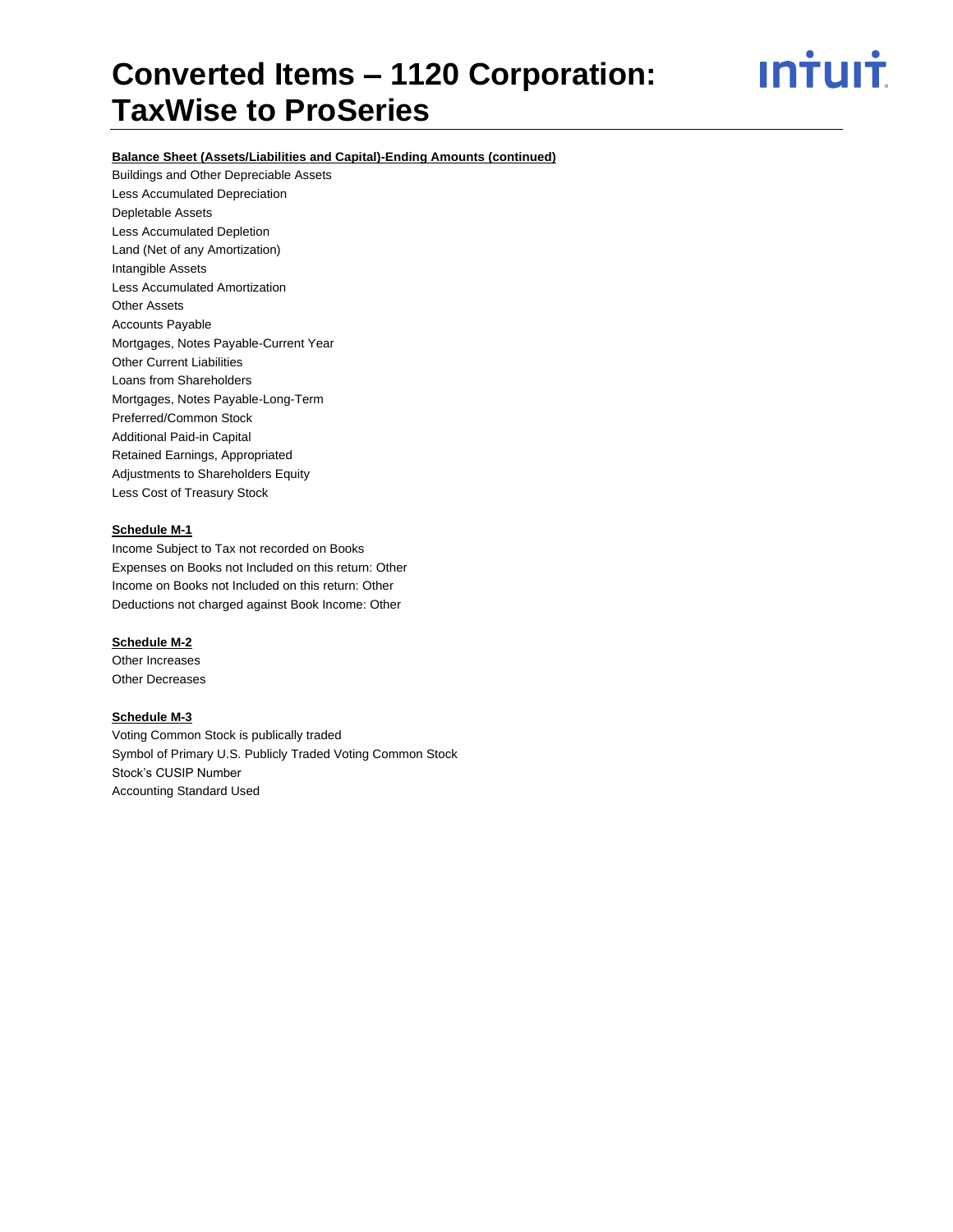<u>**Intuit**</u>

#### **Client Information**

S Corporation Information Address, Telephone & Email Fiscal Year End Date Incorporated S Effective Date Business Code

#### **Misc. Info., Other Info., Amended Return, Direct Deposit of Refund/Electronic Payment, Schedule N**

Title of Signing Officer Allow Preparer/IRS Discussion Direct Deposit of Refund (8050) / Electronic Payment Information Number of Forms 8865 Attached

#### **Shareholder Information**

Shareholder Information Address and Telephone

#### **Shareholder's Basis**

Stock Basis at Beginning of Tax Year Principal Amount of Debt Owed to Shareholder at Beginning of Tax Year Debt Basis at Beginning of Tax Year

#### **Estimates**

Overpayment applied from Prior Year

#### **Ordinary Income**

Other Income

#### **Cost of Goods Sold**

Additional Section 263A Costs Other Costs Ending Inventory Inventory Method Rules of Section 263A Apply

#### **Ordinary Deductions**

Other Ordinary Deductions

#### **Depreciation (4562)**

Description of Property Form **Category** Date Placed in Service Special Depreciation Allowance: 1=yes, 2=no Cost or Basis Current Section 179 Expense Method Life or Class Life (Recovery Period Automatic) 1=Half-Year, 2=Mid-Quarter (1st Year Automatic) Amortization Code Section Current Special Depreciation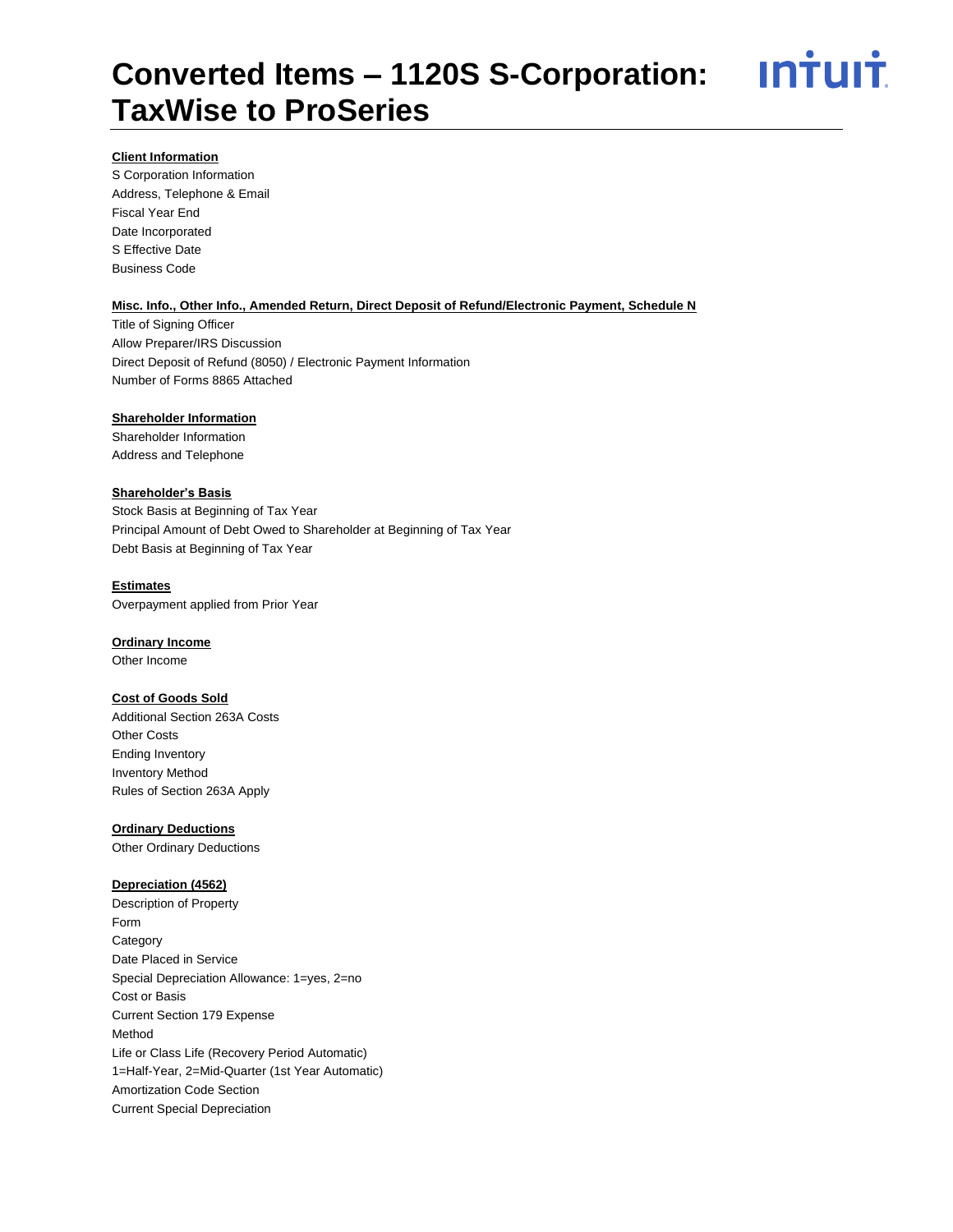<u>**Intuit**</u>

#### **Depreciation (4562) (continued)**

Current Depreciation (-1 if none) Prior Section 179 Expense Prior Special Depreciation Allowance Prior Depreciation Salvage Value AMT Depreciation Class Life (post-1986) 1=Real Property, 2=Leased Personal Property (pre-1987) Current Depreciation Prior Depreciation (MACRS only) Book Depreciation Cost or Basis Method Life or class life Current depreciation (-1=none) Prior depreciation Salvage Value Alternative Depreciation System (ADS) 1=150% DB, 2=200% DB (% MACRS) Listed Property No Evidence to Support Business Use Claimed No Written Evidence to Support Business Use Claimed Sport Utility Vehicle over 6,000 pounds Automobile Mileage – Total, Business & Commuting miles Vehicle is Available for Off-Duty Personal Use No Other Vehicle is Available for Personal Use Vehicle is Used Primarily by a More Than 5% Owner Provide Vehicles for Employee Use Prohibit Employee Personal Use of Vehicles Prohibit Employee Personal Use, Except Commuting Treat All Use of Vehicles as Personal Use Provide More Than Five Vehicles and Retain Information Meet Qualified Automobile Demonstration Requirements Date Sold Basis Adjustment (land etc) Expense of Sale or Exchange Sales Price Existing mortgage (loan) assumed (6252) Prinicipal Payments (-1=none) (6252)

#### **Schedule F**

Principal Product Employer ID Number Agricultural Activity Code Accounting Method Ending Inventory of Livestock, etc. Other Expenses

#### **Schedule K Income and Deductions**

Other Income (Loss) Section 59(e)(2) Election Expenses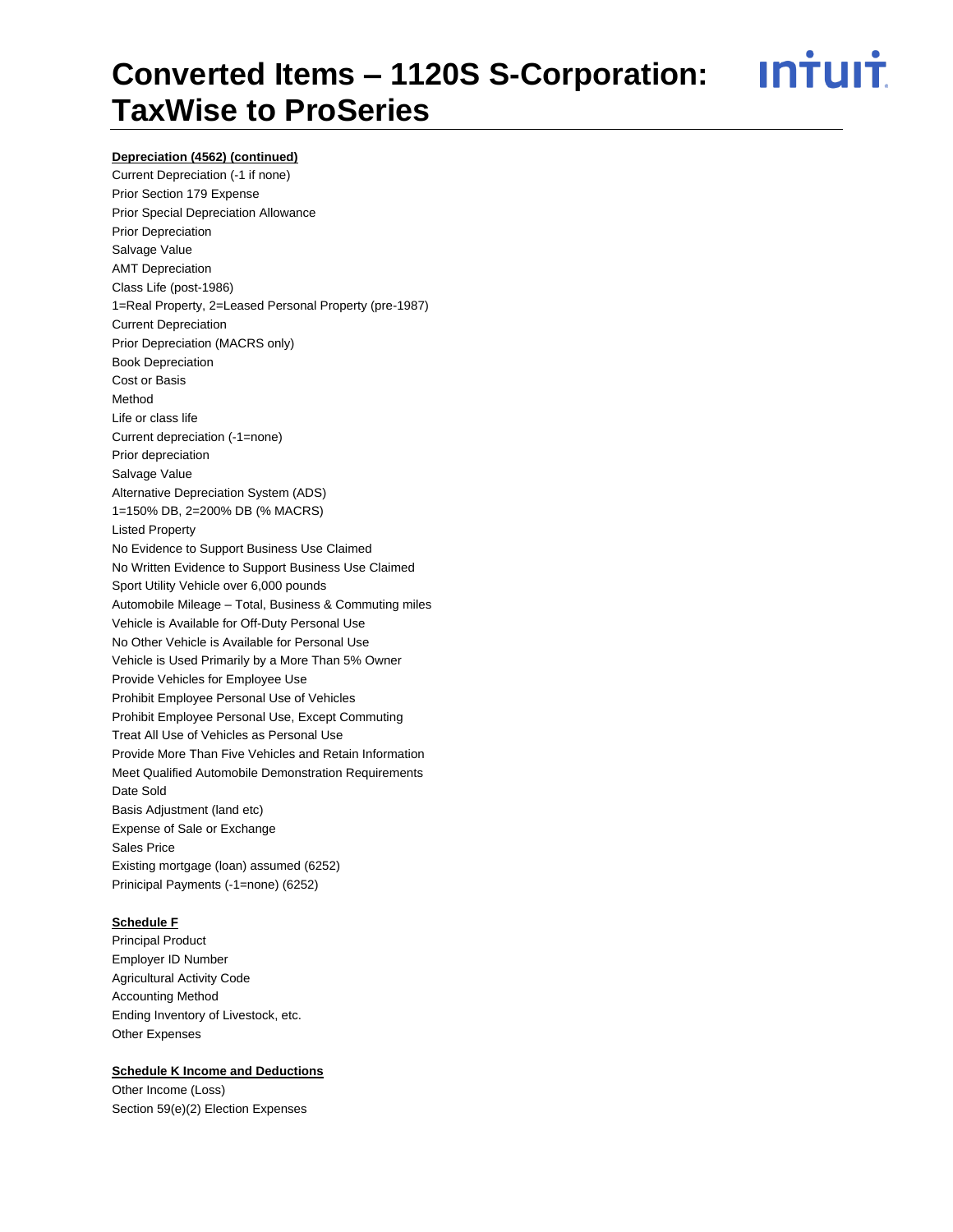<u>**Intuit**</u>

#### **Schedule K Income and Deductions (continued)**

Other Deductions

#### **Rental Real Estate Activities (8825)**

Property Information Type of Property **Other** 

#### **Dispositions (Schedule D, 4797, etc.)**

Description of Property Date Acquired & Date Sold Gross Profit Ratio (6252) Prior years' payments (6252) Ordinary Income (6252) Marketable Security

#### **Credits – Schedule K Credits**

Alcohol & Cellulosic Biofuel Fuels (6478) - IRS Registration number Credit for Increasing Research Activities (6765) - Alternative simplified credit

#### **Other Schedule K Items**

Foreign Country Other Foreign Transactions

#### **Balance Sheet**

Cash Accounts Receivable Less Allowance for Bad Debts Inventories, if Different from Screen 14 U.S. Government Obligations Tax-Exempt Securities Other Current Assets Loans to Shareholders Mortgage and Real Estate Loans Other Investments Buildings and Other Depreciable Assets Less Accumulated Depreciation Depletable Assets Less Accumulated Depletion Land (Net of any Amortization) Intangible Assets Less Accumulated Amortization Other Assets Accounts Payable Mortgages, Notes Payable - Current Year Other Current Liabilities Loans from Shareholders Mortgages, Notes Payable - Long-Term Other Liabilities Capital Stock Additional Paid-in Capital Total Retained Earnings [O]